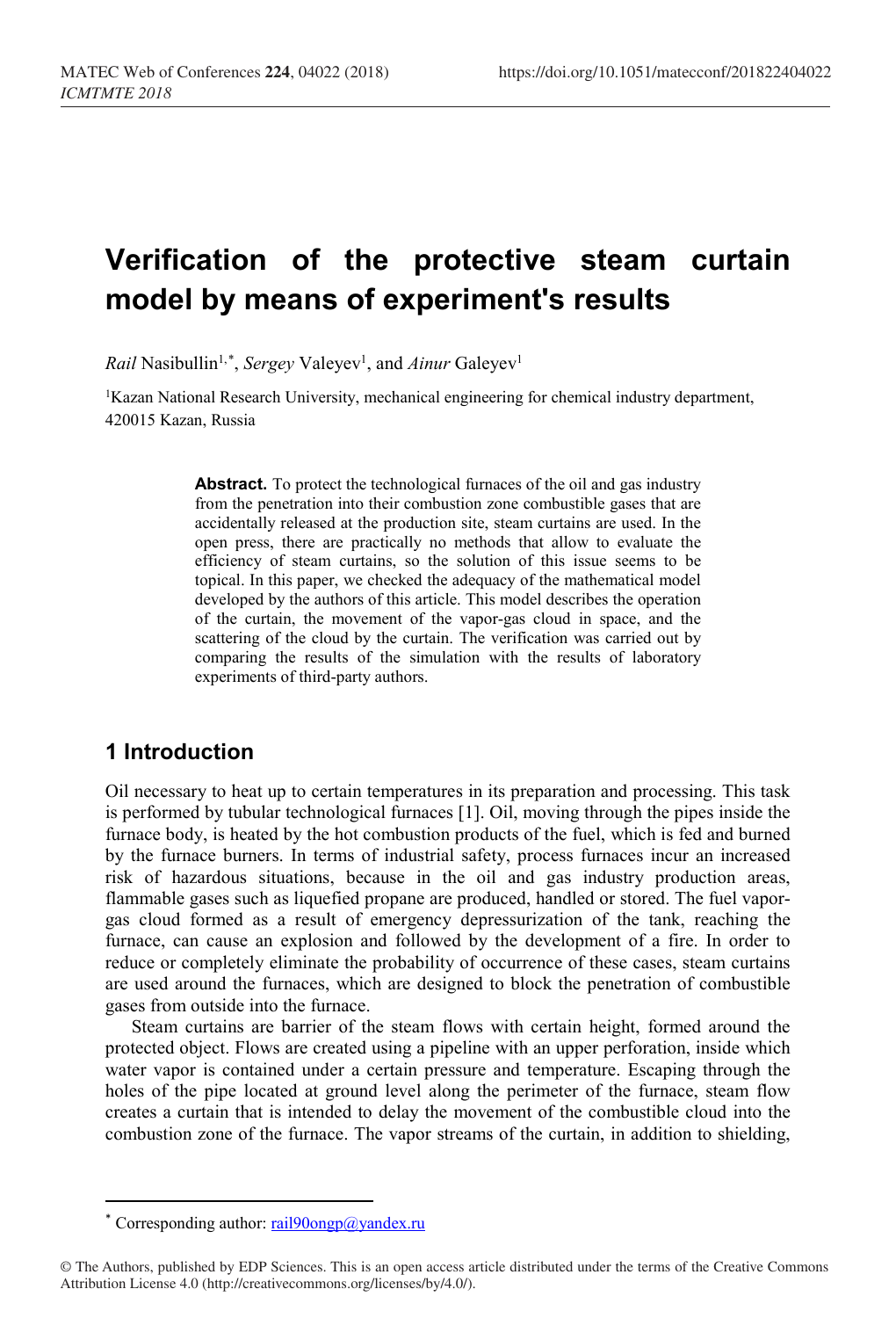also neutralize the dangerous combustible cloud, raising it above the level of the protected object, intensively dissipating at altitude.

There are a small number of documents and standards [2], which contains methods and recommendations for the design of curtains. But, unfortunately, these methods are not sufficiently parameterized and they do not allow to reveal the effectiveness of the designed curtains. In addition, dangerous incidents can develop in a very wide range of variables: the amount of emitted into the atmosphere liquefied gas, the weather conditions, the nature of industrial buildings, etc. Therefore, the authors of this article developed a method that would allow quantifying the effectiveness of steam curtains protection, taking into account all external factors that affect the development of the accident. The basis of the method for evaluating the protective ability of steam curtains is a mathematical model in the form of a system of differential equations with certain initial and boundary conditions, and the accuracy of the calculation results depends on how correctly they are set. Therefore, in this paper, a comparison was made between the results of a laboratory experiment scattering of a gas cloud by a steam curtain, performed by external authors in real scale [3], with the results of a numerical experiment calculated according to the mathematical model, completely identical to the original real data.

#### **2 Initial data of the experiment**

The paper [3] contains the conducting conditions and the results of a laboratory experiment on the investigation of the protective ability of a steam curtain. In the laboratory installation, shown in Figure 1, a series of three experiments was carried out to release carbon dioxide at a flow rate of 15.6 l/s using vessels and a device, attached to them, that equalized the gas flows. In the first experiment, the gas propagated in space without a steam barrier, in the second and third studies - with operating curtain with vapor pressure values in the supply pipeline of 3 kgf/cm<sup>2</sup> and 5 kgf/cm<sup>2</sup>. With the help of a blower in the area of the barrier, wind was created at a speed of 1,5 m/s. The pipeline forming the vapor barrier is located at a distance of 4 meters from the place where the gas exits to the outside, in a small recess of the surface of the site so that the steam curtain starts from the floor level of the laboratory installation. The steam flows are discharged upwards by means of nozzles with a diameter of 8 mm installed on the pipe, with a nozzle spacing of 20 cm. The carbon dioxide in the experiments was released until the moment when its concentration on the leeward side of the curtain became constant (independent of time). Sensors measuring the concentration of carbon dioxide are located 1 meter perpendicular to the line of the curtain in the direction of the wind, at a height of 5 cm from the floor of the installation.

The mathematical model developed for the purpose of analyzing the operability of the steam curtain is a system of differential equations conservation of mass, energy and momentum, supplemented by the equations of the k-ε model of turbulence. The solution of these equations was carried out numerically, based on the finite volume method, by means of the specialized CFD program Fluent [4]. All the geometric characteristics of the experiment were taken into account by creating a three-dimensional grid with dimensions equal to the spatial magnitudes of the laboratory setup. The wind was modeled by setting on the enter surface of the calculated region the boundary condition of a mass flow of air at a speed of 1.5 m/s. Roughness on the surface of the floor was taken as the height of the roughness for the concrete material. The boundary condition of the zero excess pressure was established on the exit surface, the symmetry condition - on the lateral faces, perpendicular to the flow. The device releasing carbon dioxide was simulated by isolating a group of cells on the calculated grid according to its actual dimensions (20cm  $\times$  20cm) according to the location on the laboratory installation (Fig. 1).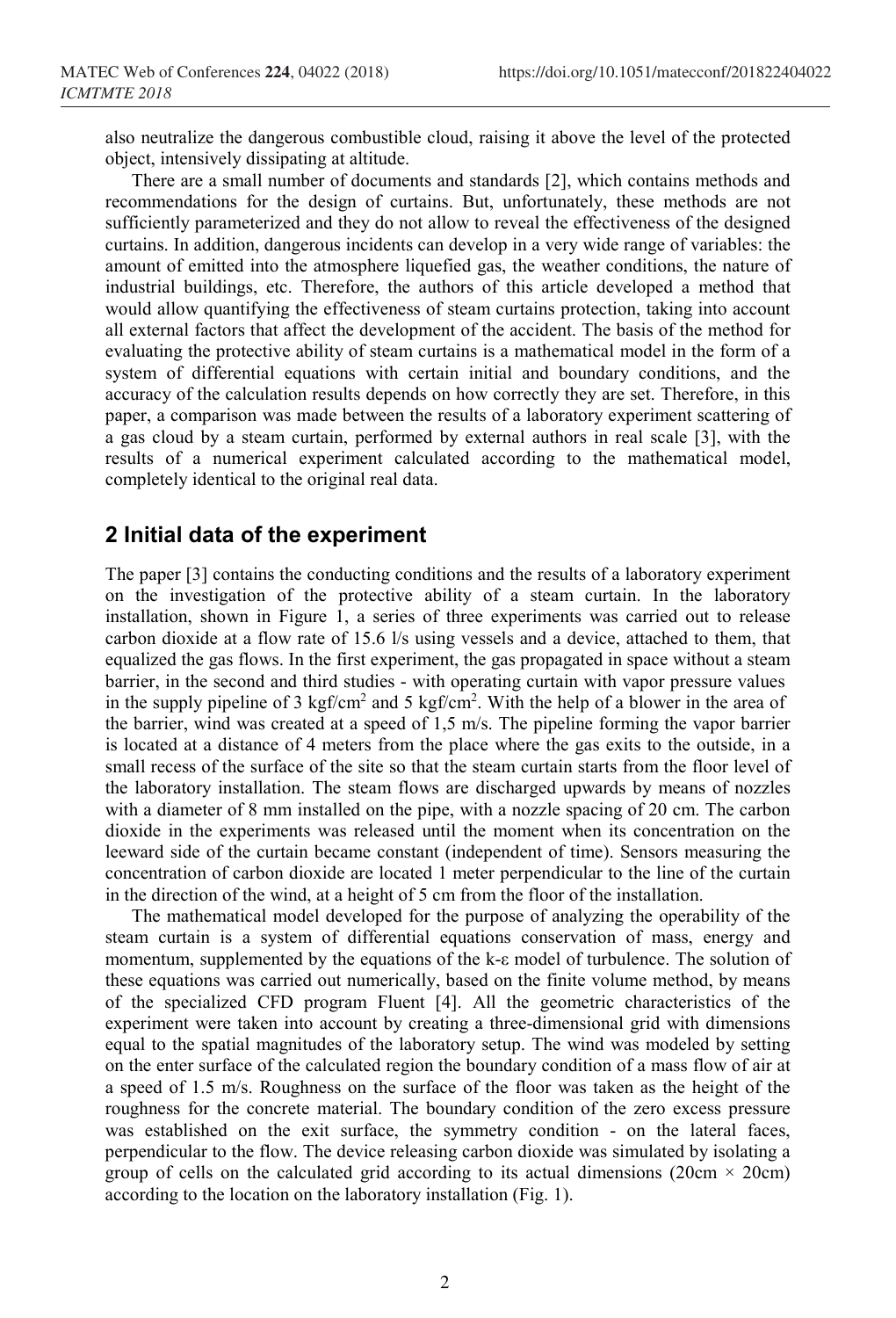

**Fig. 1.** Schematic representation of a laboratory installation.

To the equations of conservation mass and the chemical component, describing the given group of cells, the terms of the source, corresponding to the value of the rate of carbon dioxide, are added. In the same way, we simulate a curtain: select a group of cells on the lower face in the form of a line with the appropriate length and location, set the values of the mass flow of the steam curtain in the terms of the source in the equation of continuity and conservation chemical component. Before setting the mass flow of steam, it is necessary to determine the nature and regime of the curtain flow through the nozzles. This problem was solved using the methods, described in the paper [2], which takes into account the area of the holes from which the steam escapes outward, the state of the steam in the supply pipeline (pressure, density, temperature, etc.). All the calculated values necessary for further calculating the mass velocity of steam are expressed in Table 1. According to the steam discharging regime (supersonic motion at the nozzle outlet), the mass flow was determined by the equation:

$$
q = S \cdot \mu \left[ P_2 \cdot \rho_2 \cdot \left( \frac{2}{\gamma + 1} \right)^{(\gamma + 1)/(\gamma - 1)} \right]^{1/2}
$$
 (1)

where  $q$  - mass flow rate of steam, kg/s;  $S$  - nozzle orifice area, m<sup>2</sup>;  $\rho_2$  - vapor density at temperature and pressure in the steam pipeline, kg/m<sup>3</sup>;  $\mu$  - discharge coefficient ( $\mu$ =0,3 default);  $\gamma$  - the adiabat exponent.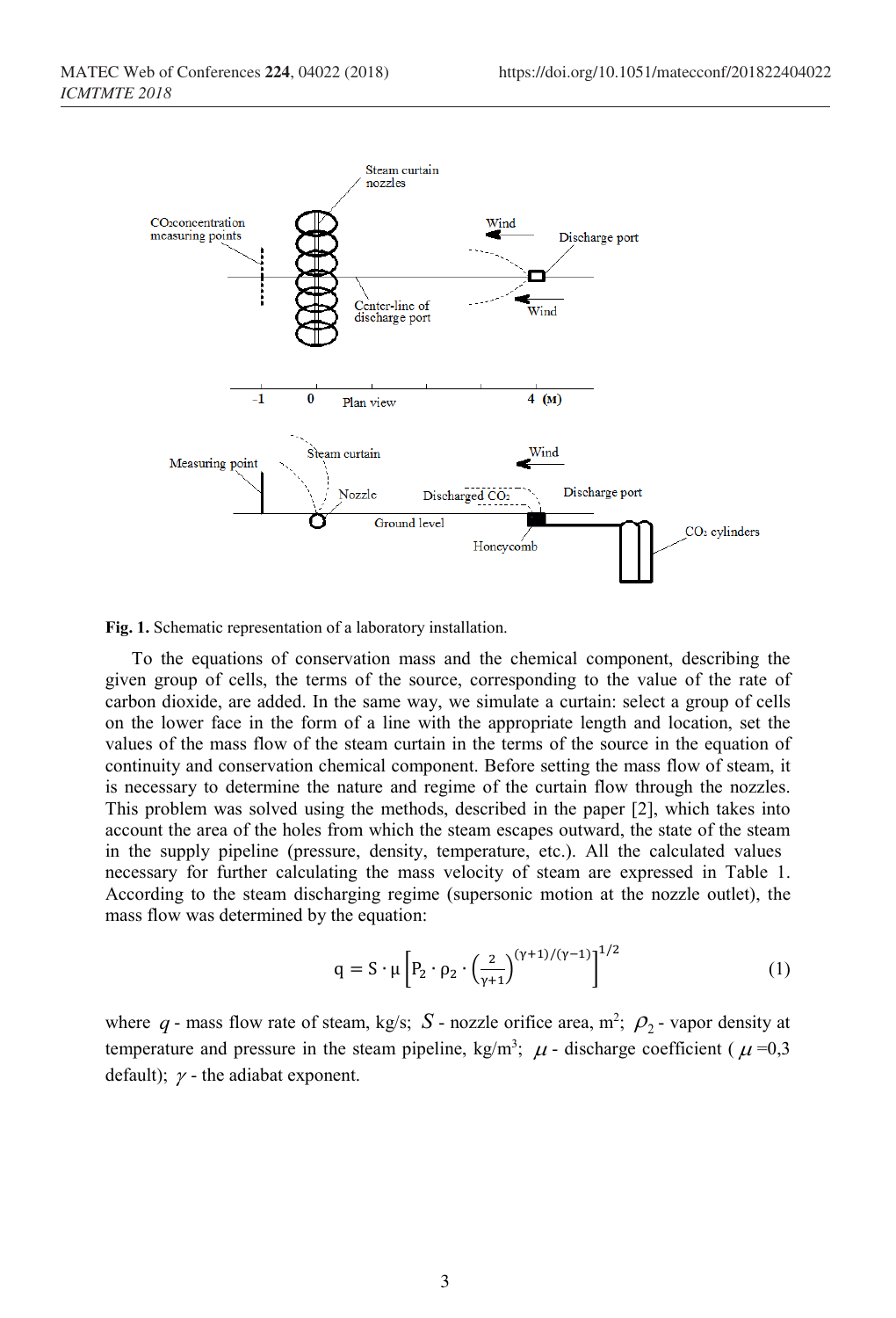| <b>Curtain parameters</b>                             | <b>Steam</b><br>pressure | Value  |
|-------------------------------------------------------|--------------------------|--------|
| Mass flow rate q, $kg/s$                              | $3 \text{ kgf/cm}^2$     | 0,0187 |
|                                                       | $5 \text{ kgf/cm}^2$     | 0,0306 |
| Steam temperature, $K$                                | $3 \text{ kgf/cm}^2$     | 406    |
|                                                       | $5$ kgf/cm <sup>2</sup>  | 425    |
| The adiabat exponent $\gamma$                         | $3$ kgf/cm <sup>2</sup>  | 1,31   |
|                                                       | $5$ kgf/cm <sup>2</sup>  |        |
| $\frac{P_{0}}{P_{0}}$                                 | $3 \text{ kgf/cm}^2$     | 0,34   |
| $P_{2}$                                               | $5 \text{ kgf/cm}^2$     | 0,2    |
| $\left(\frac{2}{\gamma+1}\right)^{\gamma/(\gamma-1)}$ | $3 \text{ kgf/cm}^2$     | 0,54   |
|                                                       | $5 \text{ kgf/cm}^2$     |        |

**Table 1.** Calculated parameters of the steam curtain flow.

where  $P_0$  – ambient pressure. The initial turbulence parameters for gas emission sources, wind and steam flows, were the hydraulic diameter and intensity of turbulence. The last parameter can be approximately calculated by the equation:

$$
I = \frac{v'}{v_{\text{aver}}} = 0, 16 \left( Re_{D_H} \right)^{-1/8} \tag{2}
$$

where *I* - intensity of turbulence, %;  $v'$  - the pulsating velocity of the flow, m/s;  $v_{\text{aver}}$  averaged velocity of the flow,  $m/s$ ;  $Re<sub>DH</sub>$  - the Reynolds number of the moving flow. The vapor density and the gases, participating in the experiment, were calculated from the equation of state of an ideal gas:

$$
\rho = \frac{P}{R \cdot T} \tag{3}
$$

where  $\rho$  - substance flow density, kg/m<sup>3</sup>;  $P$  - substance flow pressure, Pa;  $R$  - universal gas constant, J/kg; *T* – flow temperature, K.

### **3 Calculation results and conclusions**

Numerical simulation of the steam curtain protection was carried out in full accordance with real experiment conditions, for which a three-dimensional grid area space was constructed in accordance with the geometry and location of individual elements of the installation. The boundary and initial conditions for the steam curtain were established in accordance with the calculated parameters reflected in Table 1, the initial turbulent characteristics, temperature, flow velocity for the air curtain, ambient air, and the source of carbon dioxide emission, according to the information, described in the previous paragraph of this article. The results of full-scale and numerical experiments are shown in Figures 2 and 3.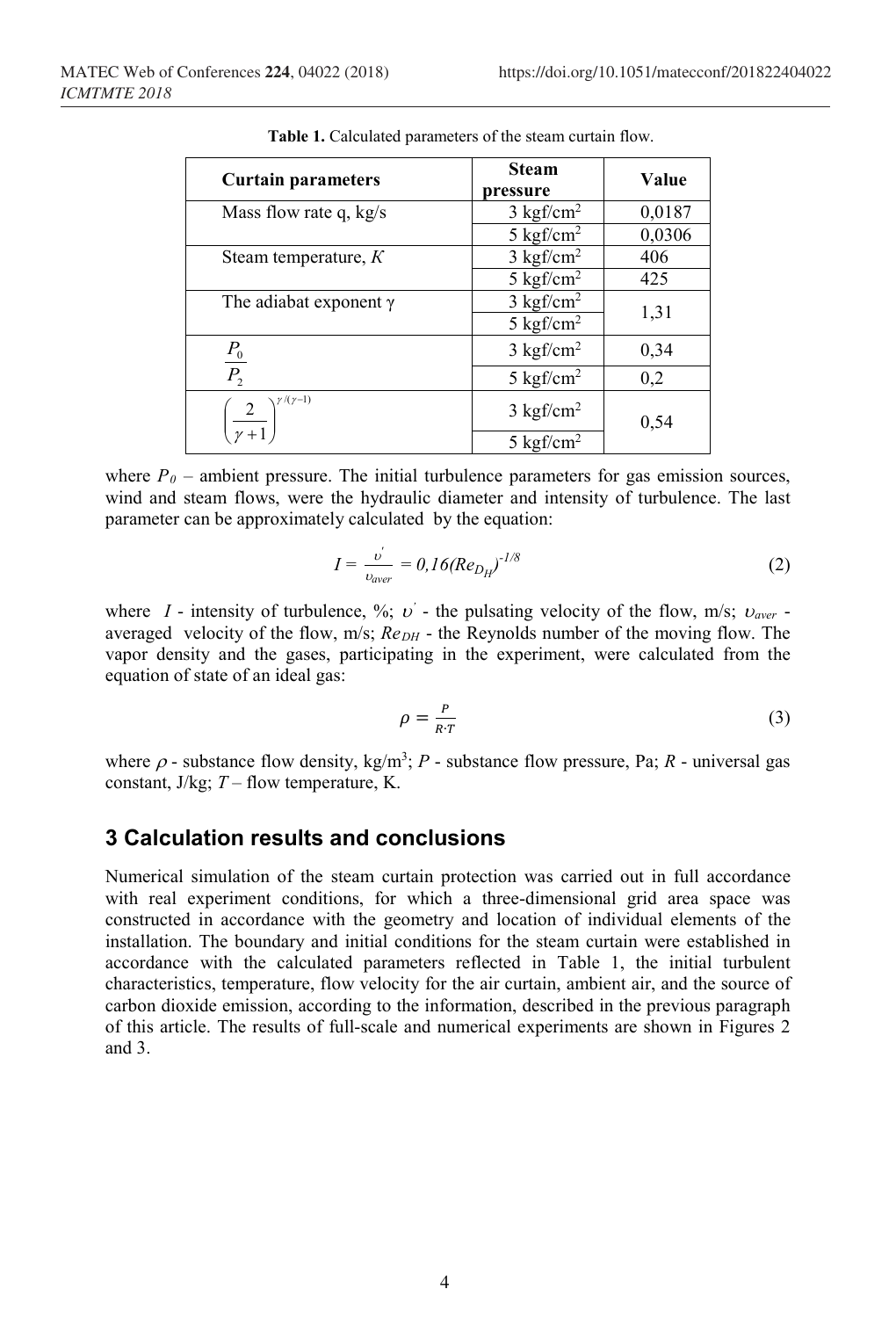

**Fig. 2.** Measured and calculated concentrations of carbon dioxide after the curtain in the vertical direction: a - without the protective curtain; b - with a functioning steam barrier.

The dots in the figures show the experimental values of measured concentrations of CO2, solid lines – calculated, using a mathematical model, concentrations. In Figures 2 and 3, under the letter b, the black color indicates the data belonging to the experiment with a curtain, in which the steam pressure in the supply line is  $3 \text{ kgf/cm}^2$ , the gray color is a curtain, with a steam pressure of 5 kgf/cm2 .